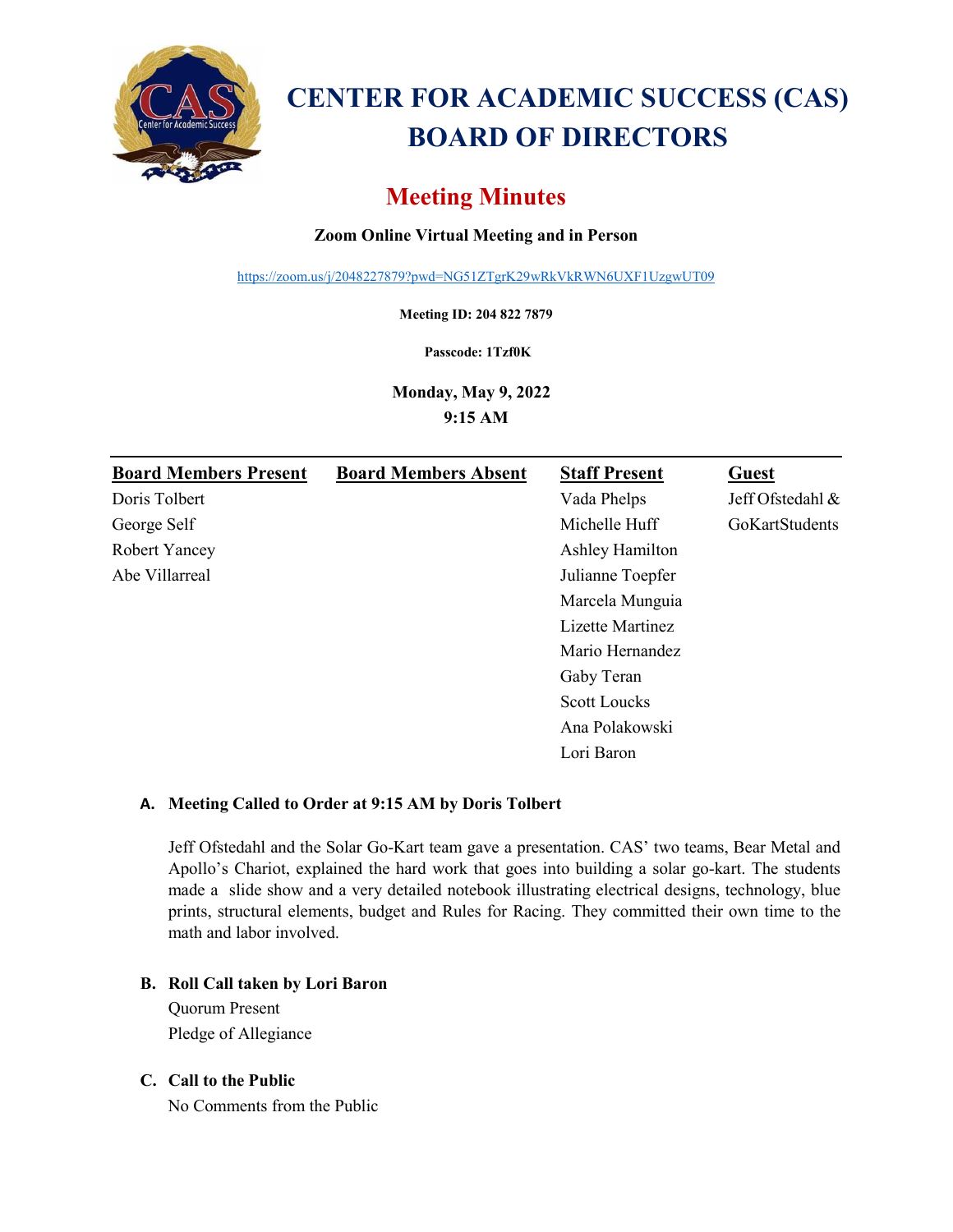#### **D. Jeff Ofstedahl and the Solar Go-Kart team presentation**

This presentation was given at the beginning of the meeting.

- **E. Action Item: To Approve/Disapprove May 9, 2022 Agenda Motion to Approve:** Rob Yancey **Seconded:** George Self **Approved:** Unanimously
- **F. Action Item: To Approve/Disapprove the April 18, 2022 Minutes Motion to Approve:** Rob Yancey **Seconded:** George Self **Approved:** Unanimously
- **G. Action Item: To Approve/Disapprove Changes to the Student Funds Activities Procedures Manual** The 2015 policy should be updated to include reimbursements. **Motion to Approve:** George Self **Seconded:** Rob Yancey

**Approved:** Unanimously

- **H. Action Item: To Approve/Disapprove ESSER Retention Stipends for FY23 Motion to Approve:** Abe Villarreal **Seconded:** Rob Yancey **Approved:** Unanimously
- **I. Action Item: To Approve/Disapprove the Revised FY22 Budget Motion to Approve:** George Self **Seconded:** Rob Yancey **Approved:** Unanimously
- **J. Business/Finance** The report is in the packet.

#### **K. Report on Current Legislation**

George Self highlighted 2 bills that have passed that impact the governing of Charter Schools. The first law regards fingerprinting (CAS has always followed the stricter procedure). The other says that schools ["shall not interfere with or usurp the fundamental right of parents to direct](https://tucson.com/news/state-and-regional/govt-and-politics/arizona-senate-parents-may-sue-teachers-for-usurping-their-rights/article_585d62b4-bf49-11ec-9816-176a700841ab.html)  [the upbringing, education, health care and mental health of their children."](https://tucson.com/news/state-and-regional/govt-and-politics/arizona-senate-parents-may-sue-teachers-for-usurping-their-rights/article_585d62b4-bf49-11ec-9816-176a700841ab.html)